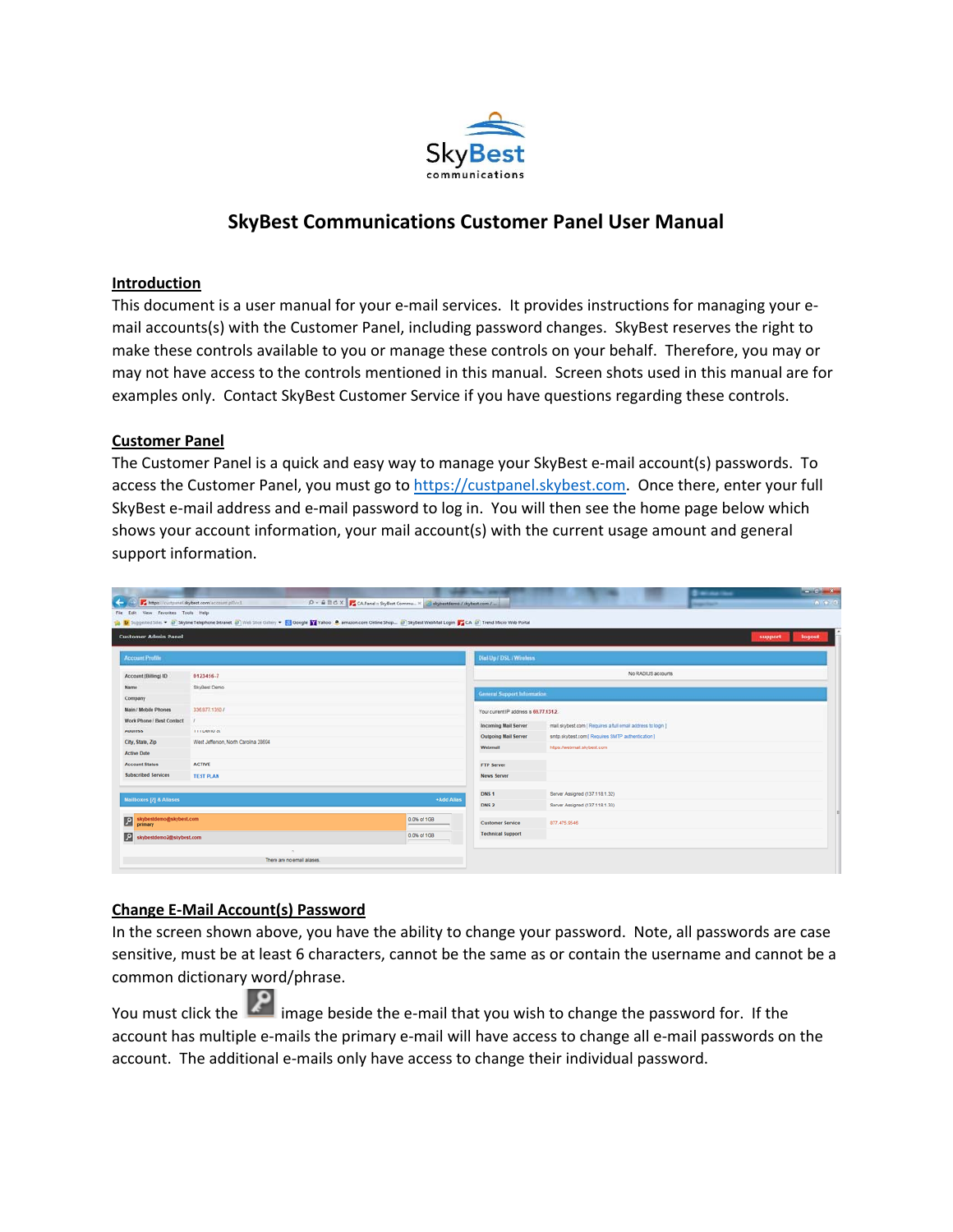The system will generate a new password, however you may remove it and enter your own password. Then click **UPDATE MAILBOX PASSWORD**.

|                                                                                | cancel |
|--------------------------------------------------------------------------------|--------|
| eMail skybestdemo@skybest.com                                                  |        |
| New Password                                                                   |        |
| ****************                                                               |        |
|                                                                                |        |
| Must be at least 6 characters<br>Cannot be the same as or contain the username |        |
| Cannot be a common dictionary word/phrase                                      |        |
| <b>UPDATE MAILBOX PASSWORD</b>                                                 |        |
|                                                                                |        |

### **General Support Information**

This section will provide you with some basic information on the mail servers, webmail login address, DNS and contact number for Customer Service.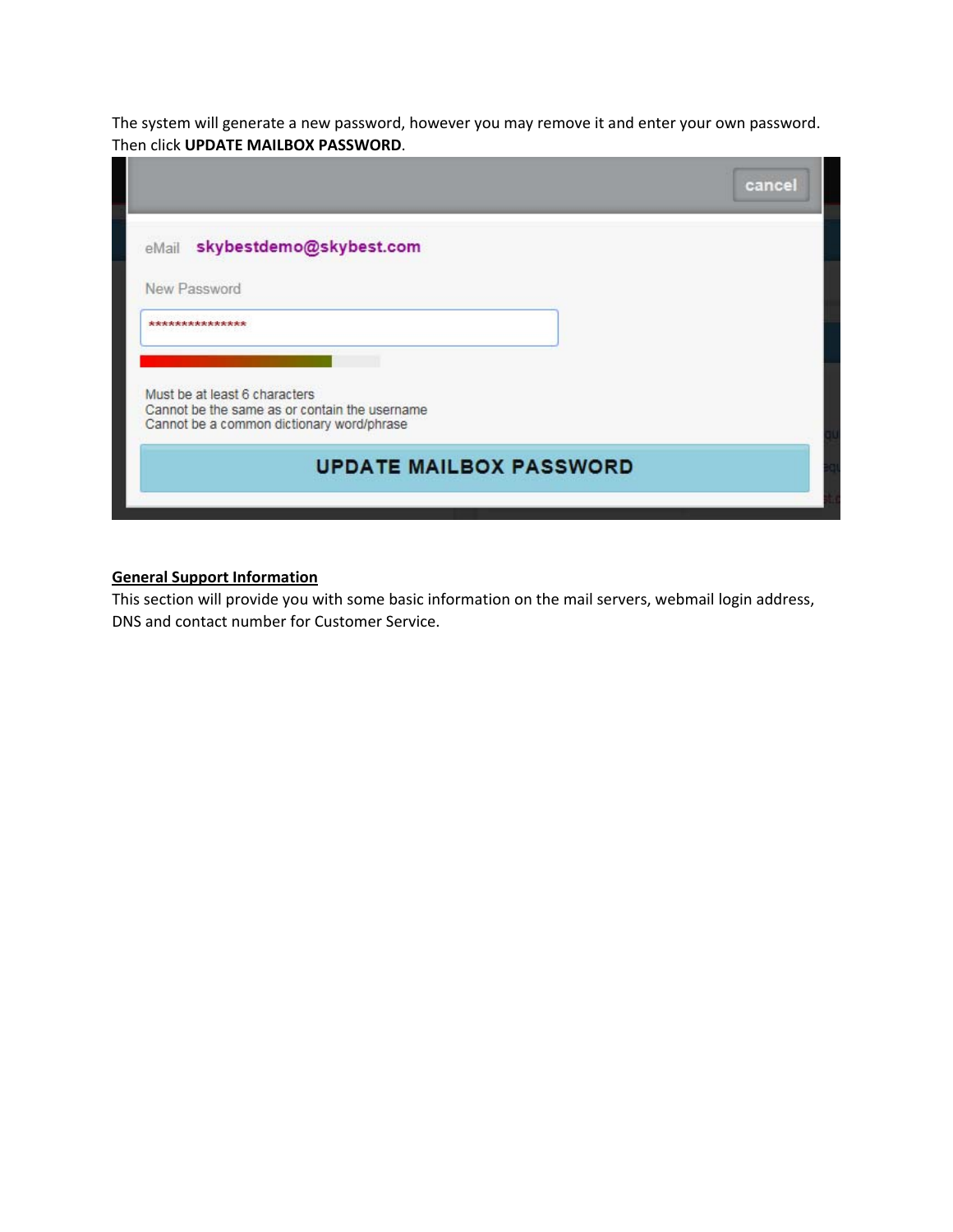## **General Support Information**

| Your current IP address is  |                                                             |
|-----------------------------|-------------------------------------------------------------|
| <b>Incoming Mail Server</b> | mail.skybest.com [ Requires a full email address to login ] |
| <b>Outgoing Mail Server</b> | smtp.skybest.com [ Requires SMTP authentication ]           |
| Webmail                     | https://webmail.skybest.com                                 |
| <b>FTP Server</b>           |                                                             |
| <b>News Server</b>          |                                                             |
| DNS <sub>1</sub>            | Server Assigned                                             |
| DNS <sub>2</sub>            | Server Assigned                                             |
| <b>Customer Service</b>     | 877 475 9546                                                |
| <b>Technical Support</b>    |                                                             |

### **Setup Support Request**

On the home screen of the Customer Panel, you can click the RED Support button in the upper righthand corner to submit a support request directly to technical support.



Enter your name, phone number and best time for someone to call you. Click SUBMIT SUPPORT REQUEST. Someone will call you during the time you requested.